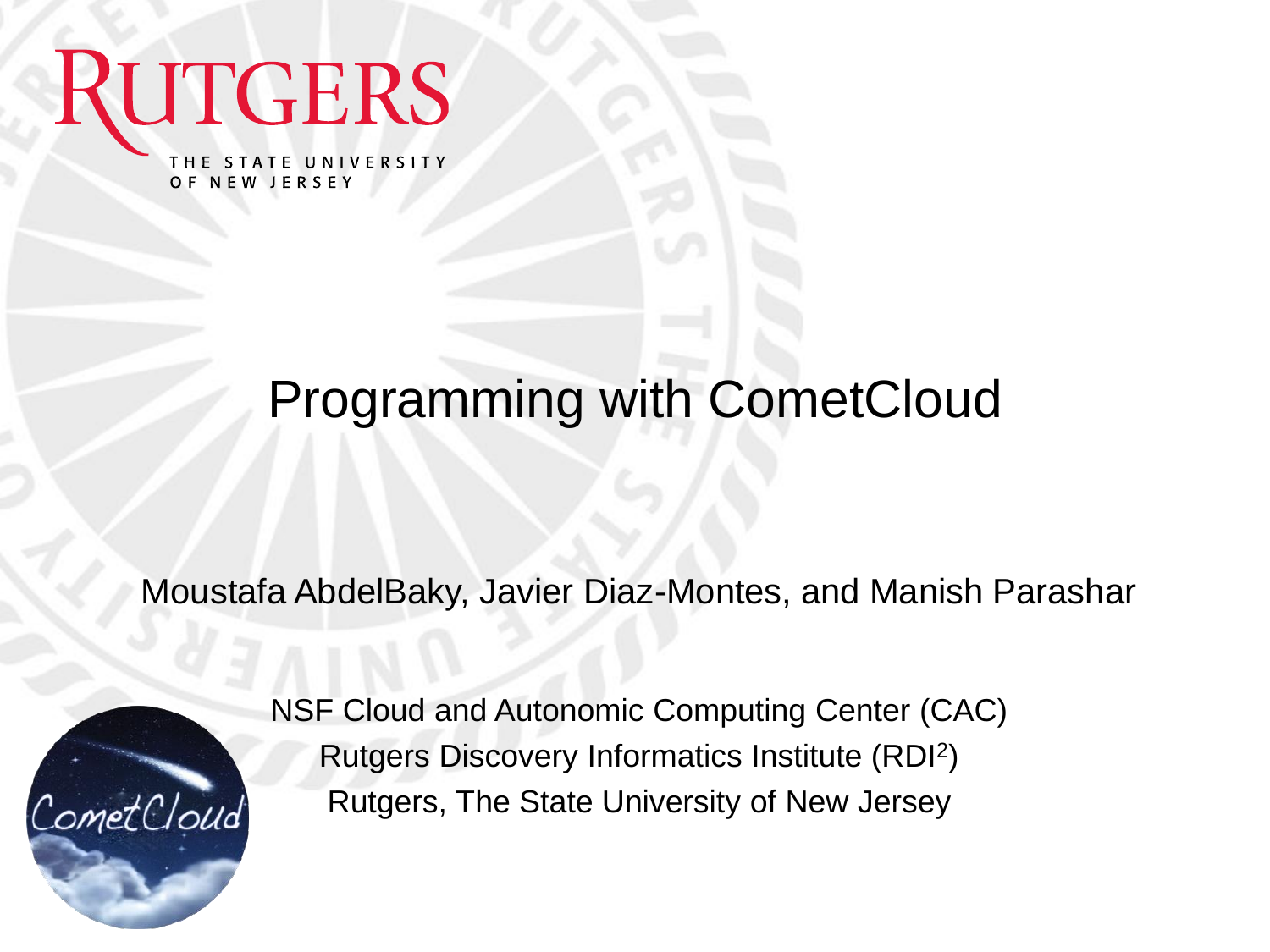#### **RUTGERS**

#### **Introduction**

- Learn how to use CometCloud to execute a workflow using autonomic in a federation
	- If application is deployed, we just simple create a workflow description
- Learn how to create a new application using the APIs
	- We need to create two components to Generate tasks and to Compute tasks (similar to master/worker models)
	- We also need to prepare the worker machine (e.g., VM image)
- Learn how to deploy CometCloud to create a federation
	- Download at <http://tinyurl.com/getcomet>
- Visit <http://tinyurl.com/cometbitbucket>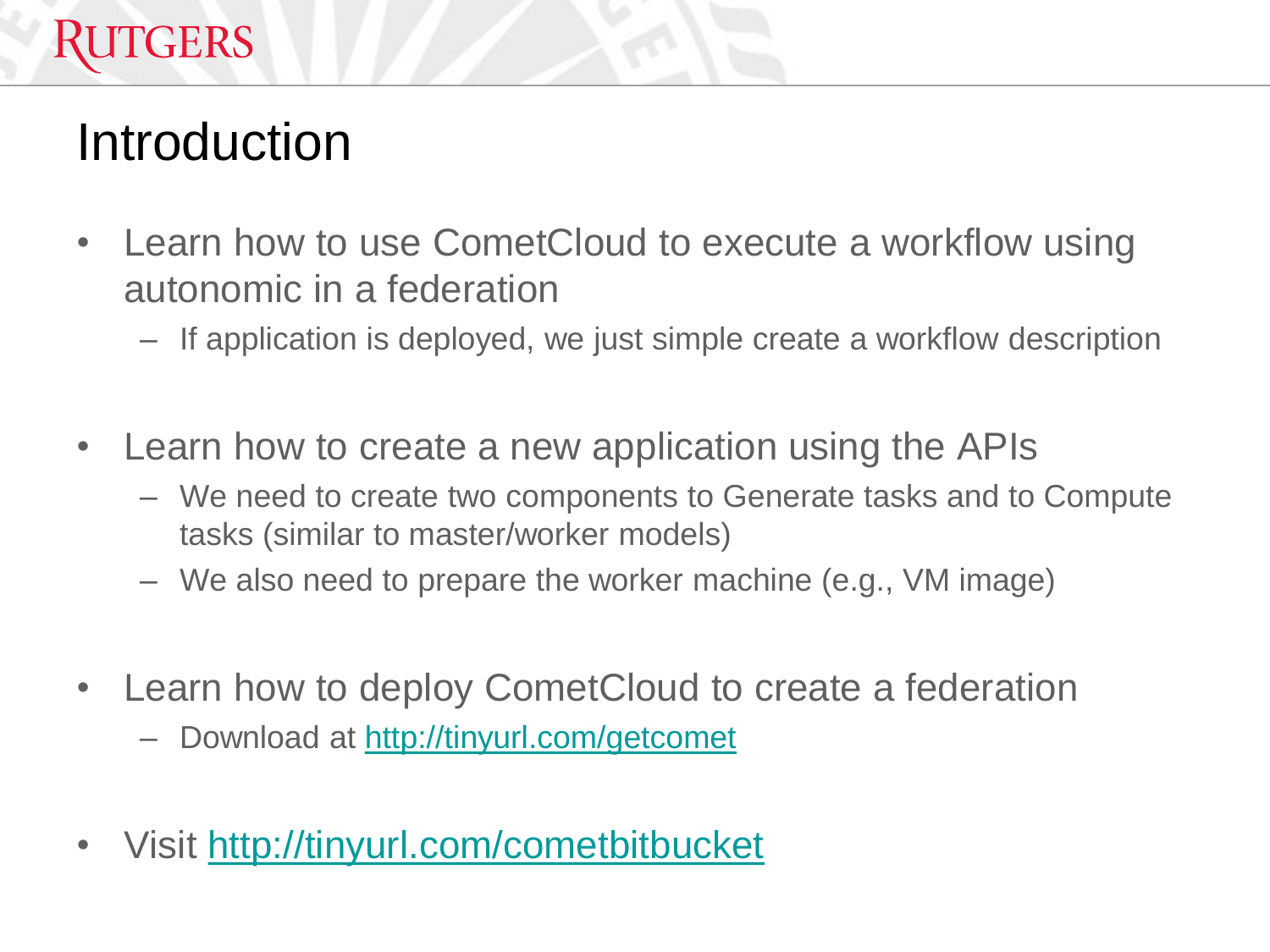# Defining a Workflow

**RUTGERS** 

- A workflow is composed by a set of stages
- A stage has a set of tasks with no dependencies (bag of tasks)
- Objective and constraints of a stage are enforce by selecting a scheduling policy (each stage can have a different one)
- Dependencies are defined across stages, DAG + loops
- A dependency can be blocking or non-blocking
	- Blocking all tasks of a stage have to finish before the following stage starts
	- Non-Blocking every time a task finishes we evaluate if there are tasks that can be executed in following stages

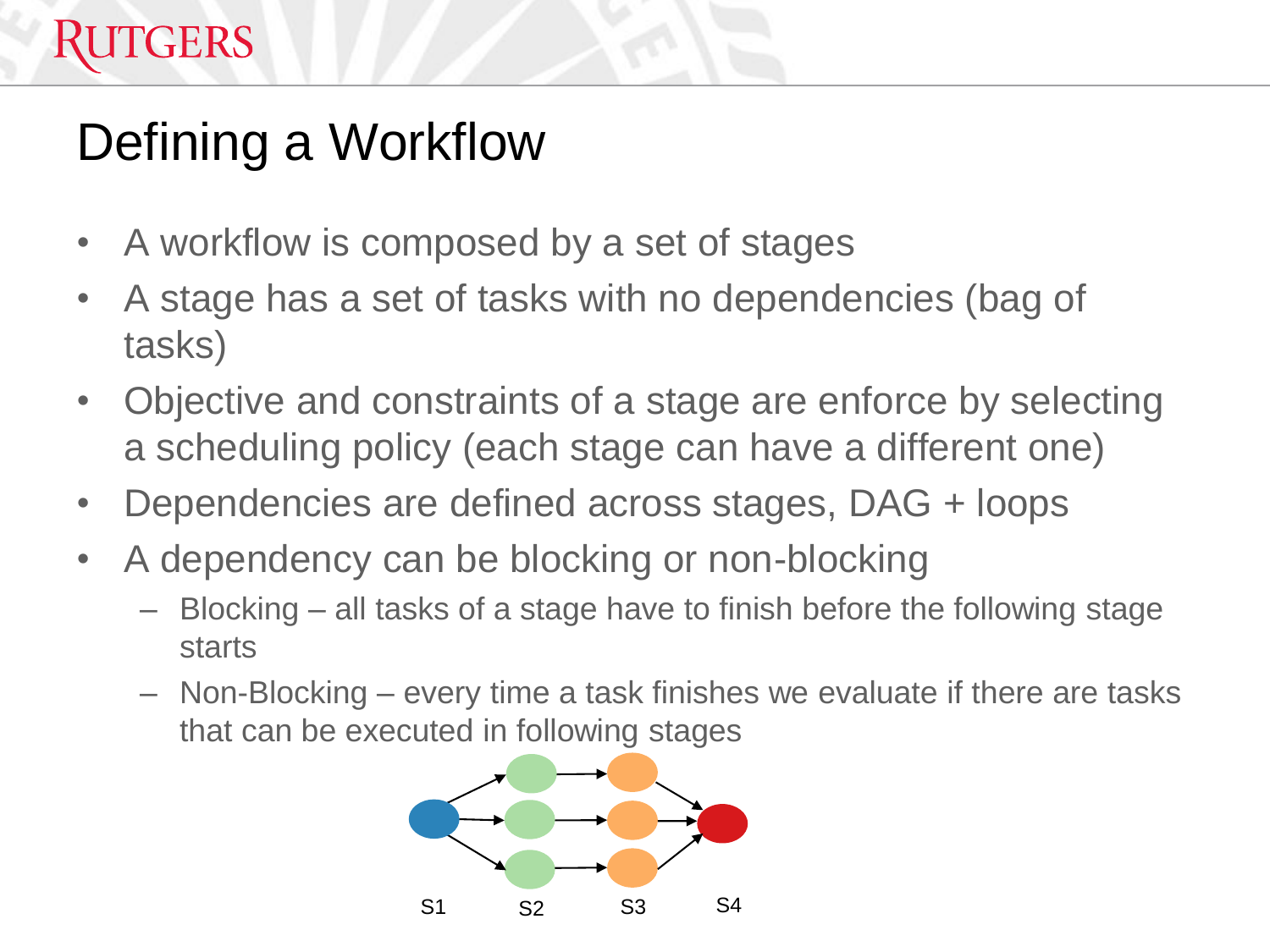#### **TGERS**

#### Simple Workflow Definition

- Define a simple two stages map/reduce workflow
- Four sections, namely stages definition, scheduling policies, dependencies, and loops (optional)

S1 S2

```
<xflow name="SimpleWorkflow">
\langle !--Stages definition -->
<stages>
\langle!-- Stage 1 -->
  <stage id="S1" type="AppGenerateClass" value="tassl.application.cometcloud.sample.GenerateTasks" method="map"/>
 <stage id="S1" type="PropertyFile" value="./sample.properties"/>
  <stage id="S1" type="Application" value="cbir"/>
 <stage id="S1" type="InputData">
    <InputData value="jdiaz@sierra.futuregrid.org:/home/inputs/" zone="zoneA" site="siteSierra" constraint="zoneA,siteIndia,siteAlamo"/>
    <InputData value="jdiaz@hotel.futureqrid.org:/home/inputs/" zone="zoneA" site="siteHotel" constraint="zoneA,siteIndia"/>
    <InputData value="jdiaz@alamo.futureqrid.org:/home/inputs/" zone="zoneB" site="siteAlamo" constraint=""/>
  \langlestage>
  <stage id="S1" type="Results" value="" zone="" site="" constraint="zoneA, siteIndia, siteSierra, zoneB"/>
\langle!-- Stage 2 -->
  <stage id="S2" type="AppGenerateClass" value="tassl.application.cometcloud.sample.GenerateTasks" method="reduce"/>
  <stage id="S2" type="PropertyFile" value="./sample.properties"/>
  <stage id="S2" type="Application" value="cbir"/>
  <stage id="S2" type="InputData">
        <InputData value="jdiaz@alamo.futureqrid.orq:/home/inputs/" zone="zoneB" site="siteAlamo" constraint=""/>
  </stage>
  <stage id="S2" type="Results" value="jdiaz@sierra.futuregrid.org:/home/output/" zone="zoneB" site="siteSierra" constraint="siteSierra"/>
</stages>
```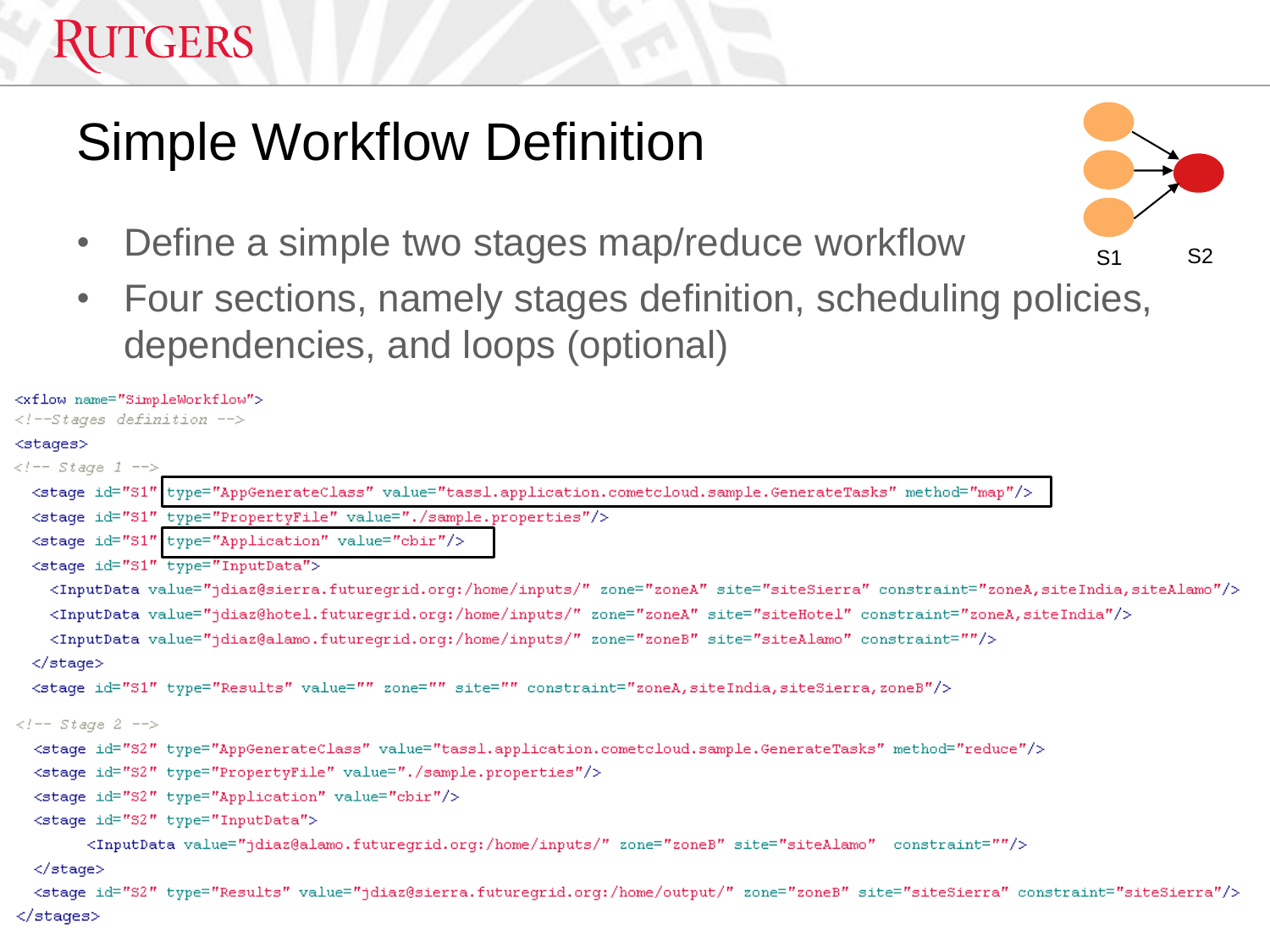```
\langle-- Scheduling Policies -->
```
#### <objectives>

```
<br />
<br />
<br />
<br />
dobjective id<br />
dd>
"s1" type="DeadlineLocalityAware" value="1377" />
<br />
<br />
<br />
<br />
dobjective<br />
id="S2" type="Deadline<br />Locality<br />Aware" value="4776" /><br />
```
</objectives>

```
\langle !-- Dependencies -->
```
#### $<$ transitions $>$

```
\langletransitions>
```

```
\prec !-- Loops \dashrightarrow\frac{1}{2}<loops>
\mathbf{L}<loop from="S1" to="S2"/>
I</loops>
```

```
S1 S2
```

```
</xflow>
```

| <b>Policy Name</b>               | <b>Description</b>                                                                                                                                         |
|----------------------------------|------------------------------------------------------------------------------------------------------------------------------------------------------------|
| MinRunningTime                   | Minimum completion time                                                                                                                                    |
| <b>DeadlineLocalityAwareProc</b> | Set of resources needed to complete all tasks within a given deadline<br>while satisfying an objective function<br>Objective function: performance machine |
| DeadlineLocalityAware            | Objective function: trade-off between the highest performance and the<br>lowest estimated transfer time.                                                   |
| <b>DeadlineLocalityAwareCost</b> | Objective function: cheapest available resource that can complete the task<br>within the given deadline.                                                   |
| DeadlineLocalityAwareData        | Objective function: estimated transfer time is minimum.                                                                                                    |
| <b>BudgetConstraint</b>          | Finds a solution that minimizes the total execution time (i.e., critical path)<br>while keeping the cost of the solution within the given budget.          |
|                                  |                                                                                                                                                            |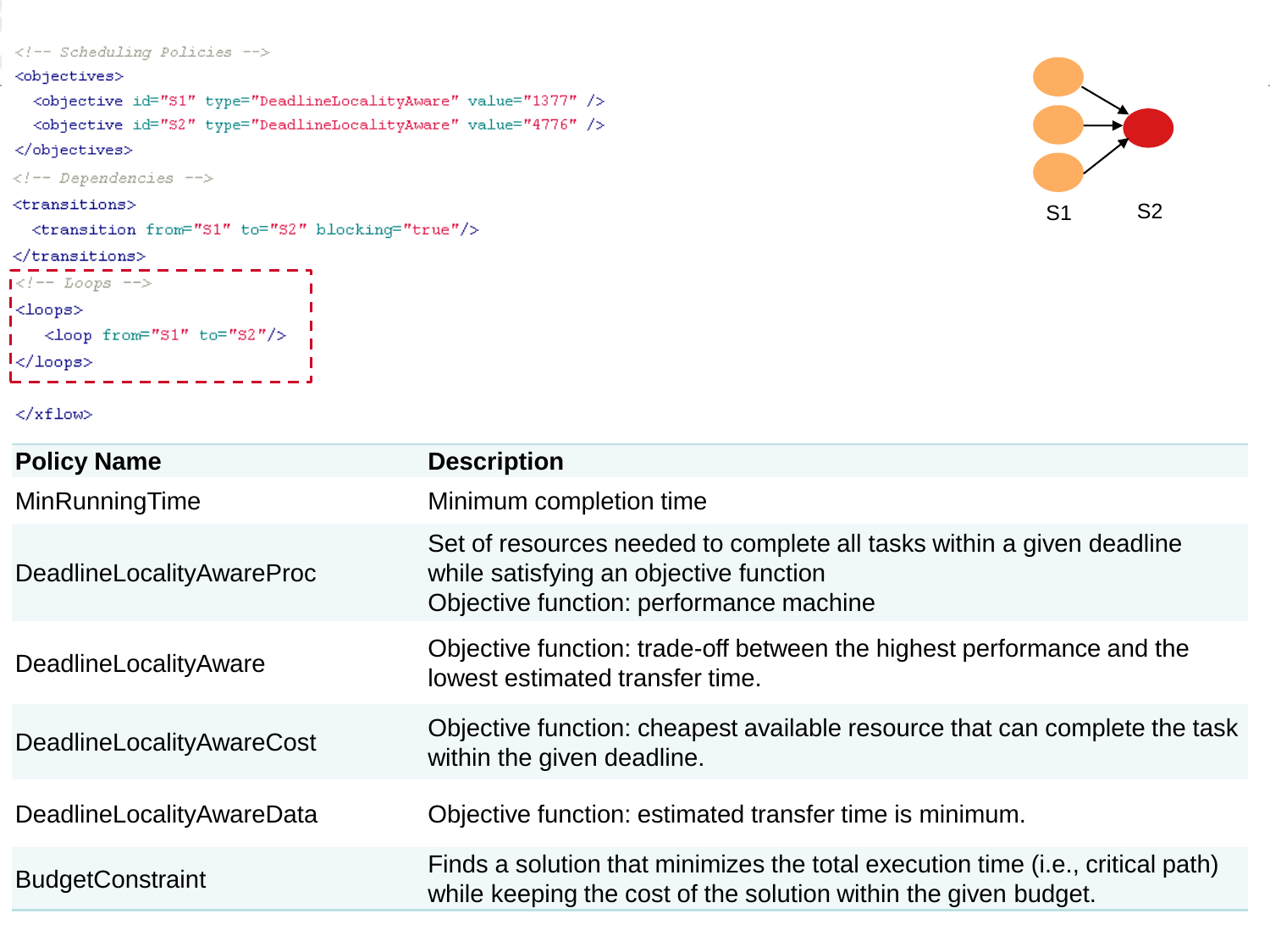## Command Line Interface

• workflowClient.sh

**RUTGERS** 

- -serverPort <port>
- -serverAddress <serverAddress>
- (-regWorkflow <workflowFile> |
- -checkStatus <workflowId> |
- -cancelWorkflow <workflowId> |
- -getSupportedApps |

 -getResults <workflowId> -user <remoteUserId> -path <local path>)

• Parenthesis means that you need to specify one of the options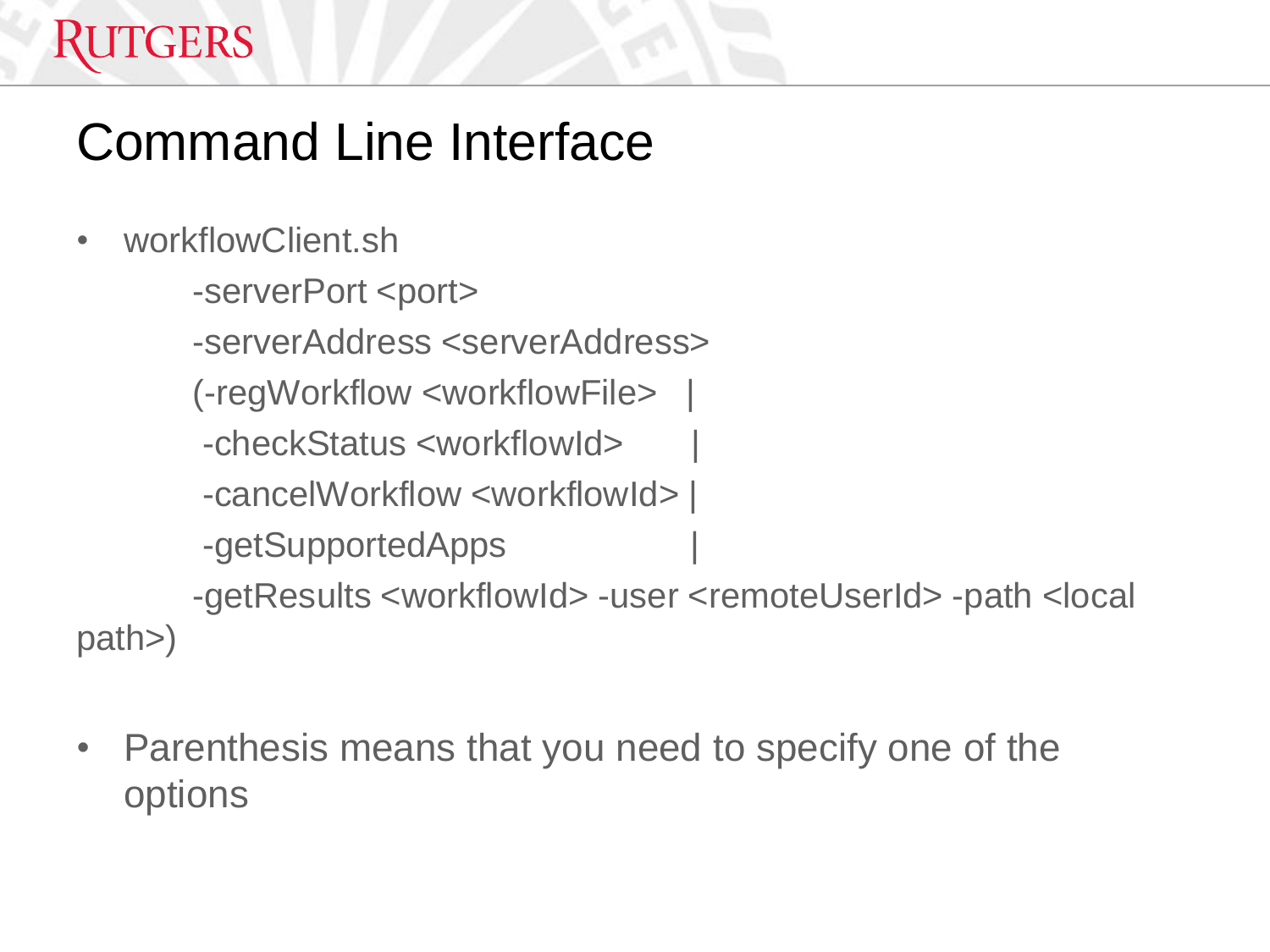

#### Developing Applications

• <http://tinyurl.com/developcomet>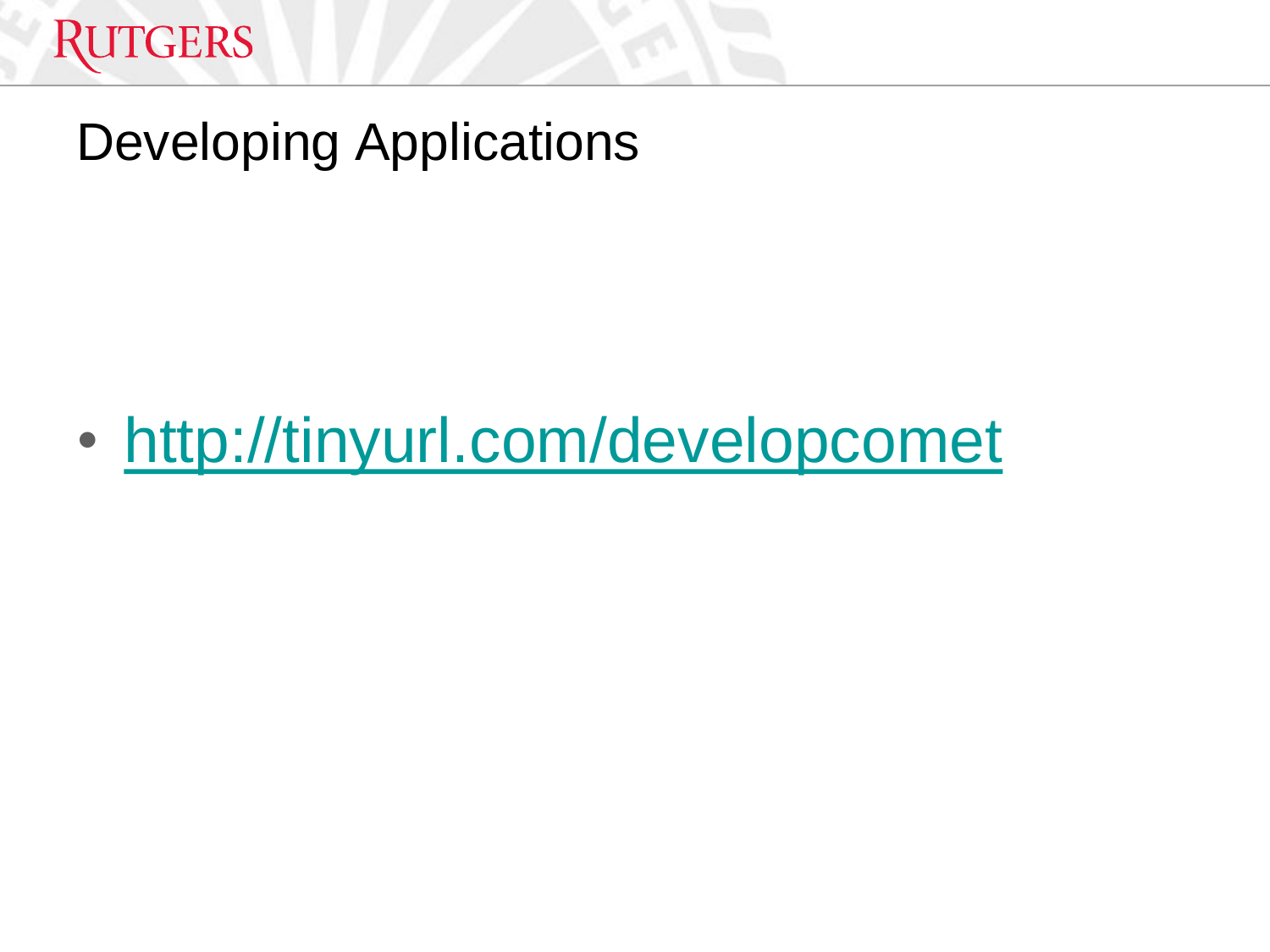#### **RUTGERS**

### Quick Start Deployment

• <http://tinyurl.com/runcomet>

#### **Supported Resources**

- Clusters
- Cloud Resources

| <b>ProviderType</b> | <b>Platform</b>       | <b>API-used</b> |
|---------------------|-----------------------|-----------------|
| openstack_ec2       | <b>OpenStack EC2</b>  | boto            |
| openstack_nova      | <b>OpenStack Nova</b> | novaclient      |
| nimbus_ec2          | Nimbus EC2            | boto            |
| aws ec2             | AWS EC2               | boto            |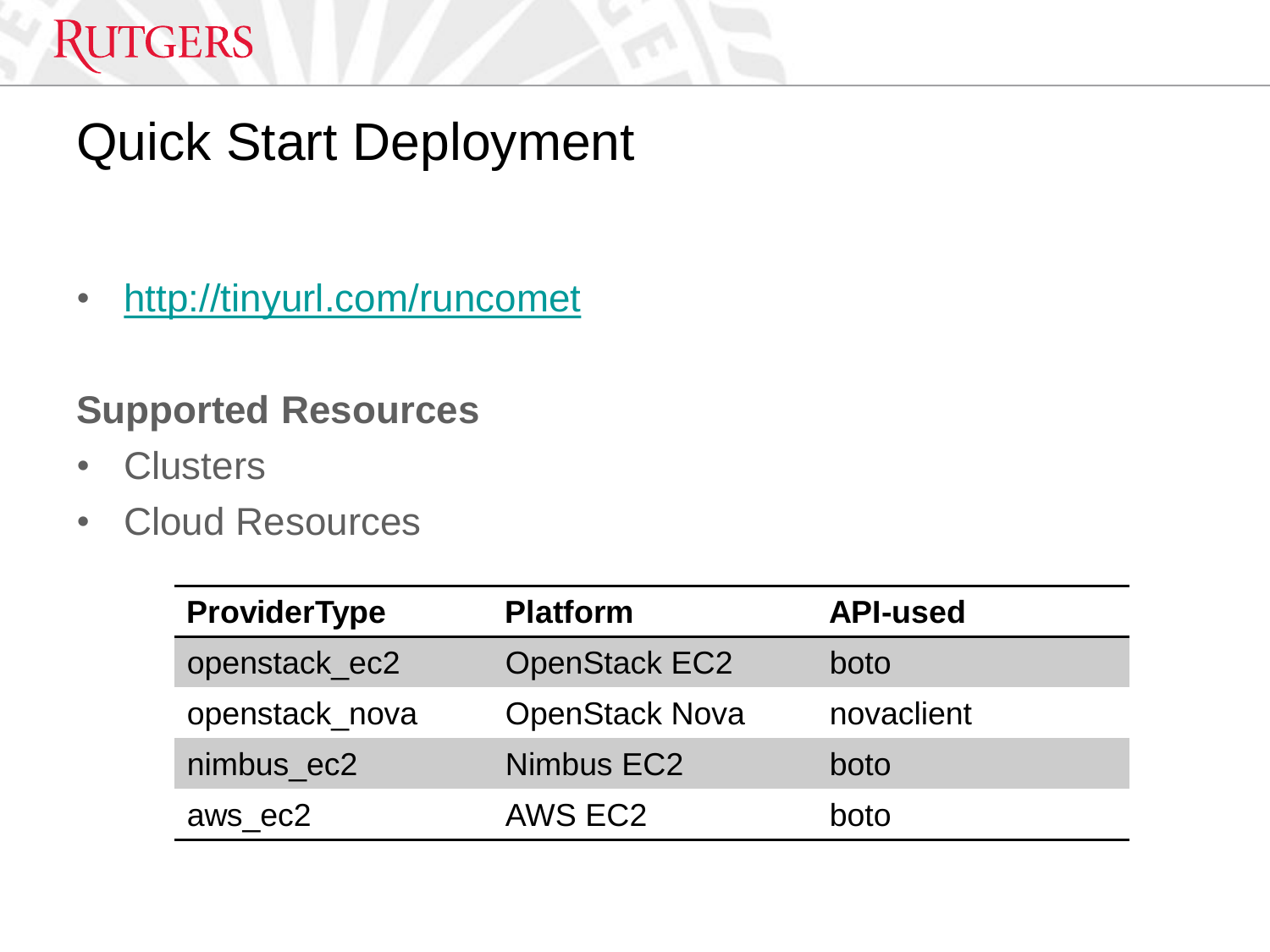# **RUTGERS** amazon<br>webservices Google Cloud Platform **IBM Bluemix<sup>™</sup>** Powered by

# **C-PORTS: DOCKER CONTAINERS ACROSS MULTIPLE CLOUDS AND DATACENTERS**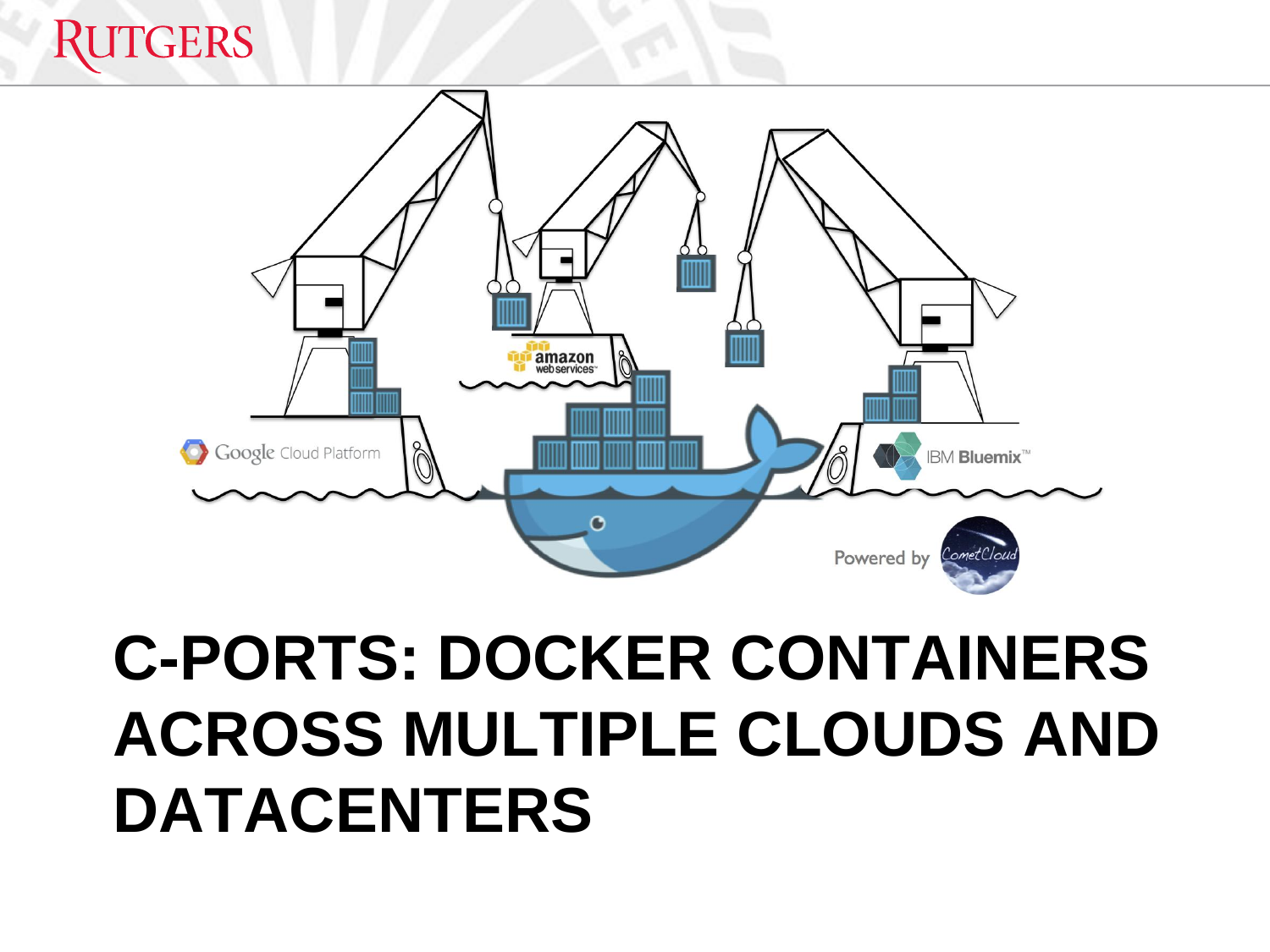#### Docker the new Cloud?



Image: Docker website https://www.docker.com/whatisdocker